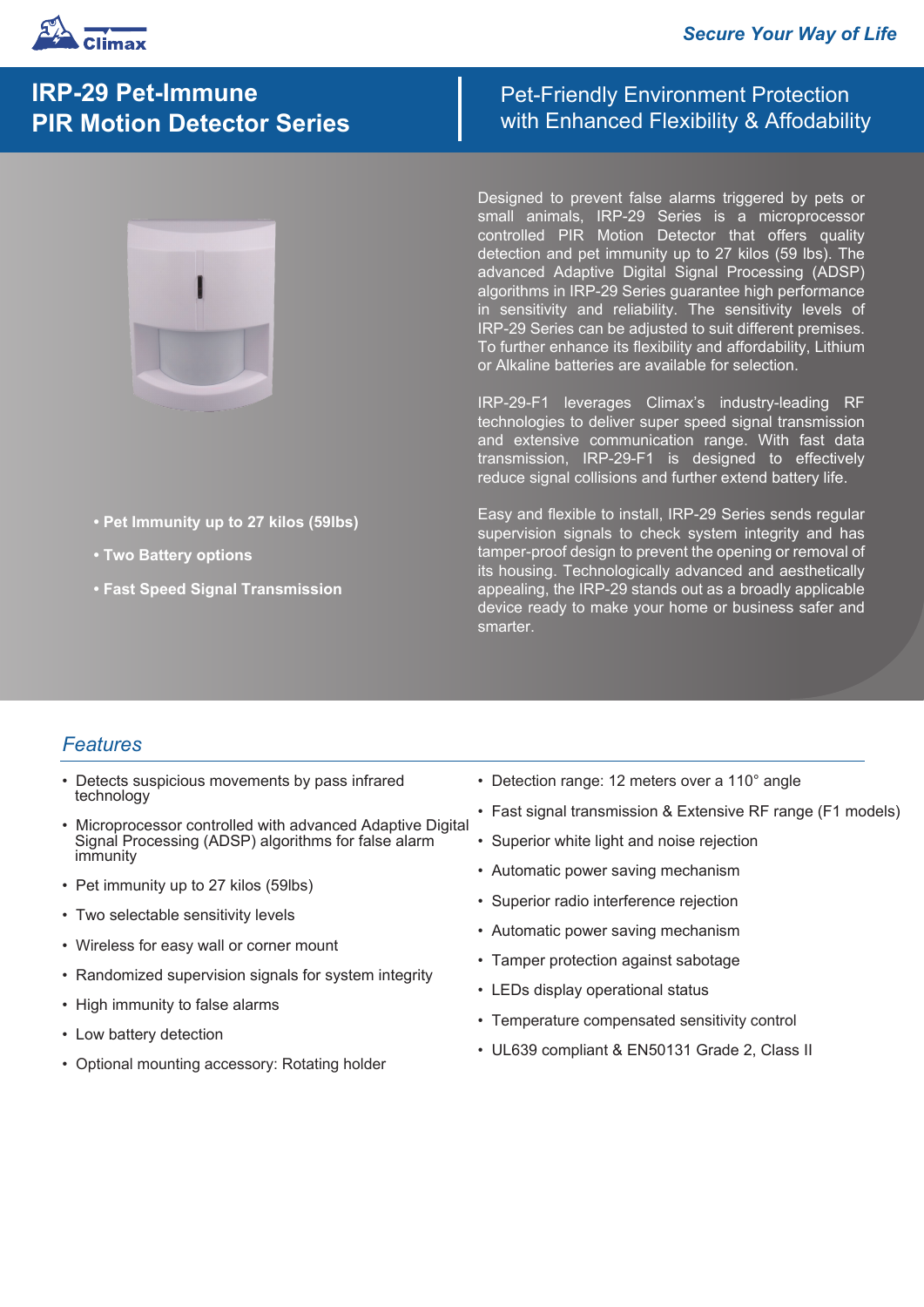

## **IRP-29 Pet-Immune PIR Motion Detector Series**

## *Specifications*

### **IRP-29**

| Frequency                                      | 868 MHz / 433 MHz                      |
|------------------------------------------------|----------------------------------------|
| <b>Power Source</b>                            | 1.5V, AA Alkaline battery x 2 or       |
|                                                | 3V, CR123A Lithium battery x 1         |
| Battery Life (Alkaline)                        | 433MHz: 5.9 years*                     |
|                                                | 868MHz: 4.2 years*                     |
| Battery Life (Lithium)                         | 433MHz: 5.9 years*                     |
|                                                | 868MHz: 4.1 years*                     |
| <b>Mounting Options</b>                        | Wall / Corner mount                    |
|                                                | Optional accessary: Rotating holder    |
| Rotating Angles (with Rotating<br>Holder only) | Vertical: 70° angle                    |
|                                                | Horizontal: 80° angle                  |
| <b>Operating Temperature</b>                   | -10°C to 45°C (14°F to 113°F)          |
| <b>Operating Humidity</b>                      | Up to 85% non-condensing               |
| <b>Dimensions</b>                              | IRP-29: 53 mm x 67 mm x 89 mm          |
|                                                | Rotating holder: 70 mm x 50 mm x 34 mm |

*\* Note: Actual battery life may vary with product settings, operating environment, and usage patterns.* 

### **IRP-29-F1**

| Frequency                                      | 868 MHz / 433 MHz                      |
|------------------------------------------------|----------------------------------------|
|                                                |                                        |
| <b>Power Source</b>                            | 1.5V, AA Alkaline battery x 2 or       |
|                                                | 3V, CR123A Lithium battery x 1         |
| Battery Life (Alkaline)                        | 433MHz: 5.5 years*                     |
|                                                | 868MHz: 5.4 years*                     |
| Battery Life (Lithium)                         | 433MHz: 5.8 years*                     |
|                                                | 868MHz: 5.4 years*                     |
| <b>Mounting Options</b>                        | Wall / Corner mount                    |
|                                                | Optional accessary: Rotating holder    |
| Rotating Angles (with Rotating<br>Holder only) | Vertical: 70° angle                    |
|                                                | Horizontal: 80° angle                  |
| <b>Operating Temperature</b>                   | -10°C to 45°C (14°F to 113°F)          |
| <b>Operating Humidity</b>                      | Up to 85% non-condensing               |
| <b>Dimensions</b>                              | IRP-29: 53 mm x 67 mm x 89 mm          |
|                                                | Rotating holder: 70 mm x 50 mm x 34 mm |

*\* Note: Actual battery life may vary with product settings, operating environment, and usage patterns.*